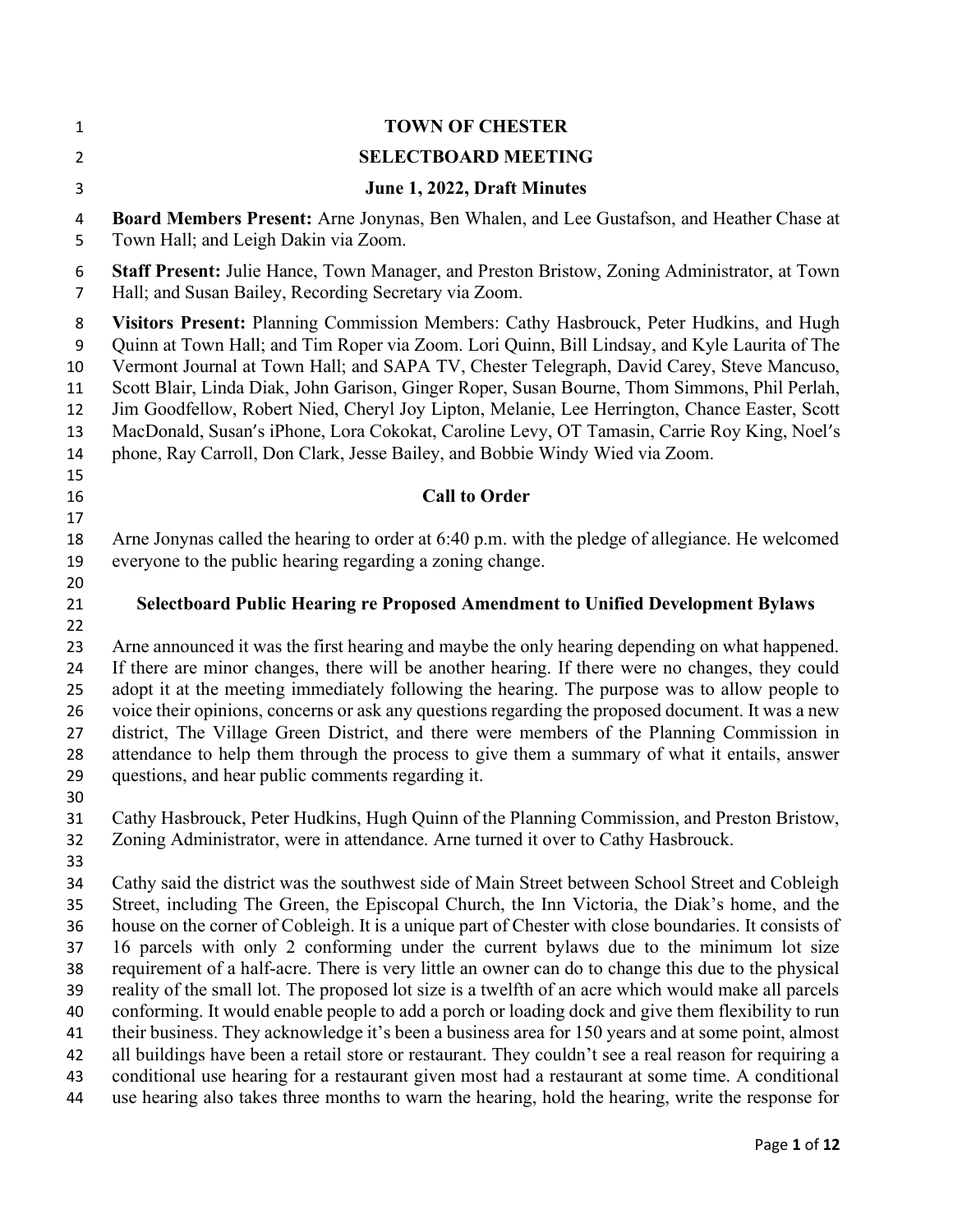the hearing and the permit and get it signed by the Development Review Board. It's a long delay 2 in a development process that would be a problem for many. As a result, they've added a few uses that won't require a conditional use hearing. They also acknowledge the town has set up parking along The Green and additional parking across the street, and in the Cobleigh lot, so they didn't feel it was reasonable to require businesses to meet parking requirements, as there is adequate

parking in the area. They also removed some uses like building and construction trades because it wasn't appropriate for the tight space on The Green. They didn't revolutionize the way permits are

- obtained. It is within the bounds of how it's done currently.
- 

Cathy said they added art studio and/or gallery as a permitted use that doesn't require a hearing. They also added restaurant and retail store, professional office, and mixed use when part of the building is used for residential and part for retail or another use. None of those would require hearings. Arne thought that made sense. He asked if they had only removed trades. Cathy said they removed building and construction trades, and commercial broadcast and private broadcast facilities, and agricultural forestry. Arne asked if the broadcast facilities were radio stations and Cathy said it could have something to do with antenna. She said it was vague. The state wanted to make sure you could set up an antenna if needed. The Planning Commission felt this little stretch

- of Chester didn't need an antenna that badly.
- 

Arne asked if conditional uses had changed a lot. Cathy said they added some language to number three regarding construction of any new principal structure or any substantial replacement or enlargement of an existing or damaged principal building. They wanted to make it clear that if you were going to rebuild a big chunk, you had to explain to everyone what you are doing so it wasn't a surprise. The current bylaws prevent any kind of construction due to the setbacks being so large you couldn't meet them. They wanted to be sure you could change a building but wanted it reviewed first.

Arne reminded the attendees on Zoom to raise their hands if they had questions.

Cathy said they also added open market because they felt it was an ideal place for it. Arne thought they were adding more flexibility and common sense to the document.

Heather asked if the setbacks of zero were to accommodate what was there and Cathy said they were. Heather asked if there would be no setbacks if something happened where it was a complete rebuild and Cathy agreed and said many of the buildings go up to the edge of the street and a

rebuild would likely not be set further back so that it didn't look like a tooth out of place.

Arne had the same question about setbacks. He thought with zero, there was no leeway.

Peter said with construction, it would have to come back to the DRB. Currently, the building code on an existing structure does not come into play, nor does NFPA. Once you start with a new

- structure, both the building code and NFPA apply. The zero setback works for the buildings there
- now but would not work for new construction, unless it was burned out and you were replacing it
- exactly.
- 
- Arne asked if an existing building could build up to the zero setback and Peter said it could but
- would require going to the DRB because it was conditional use.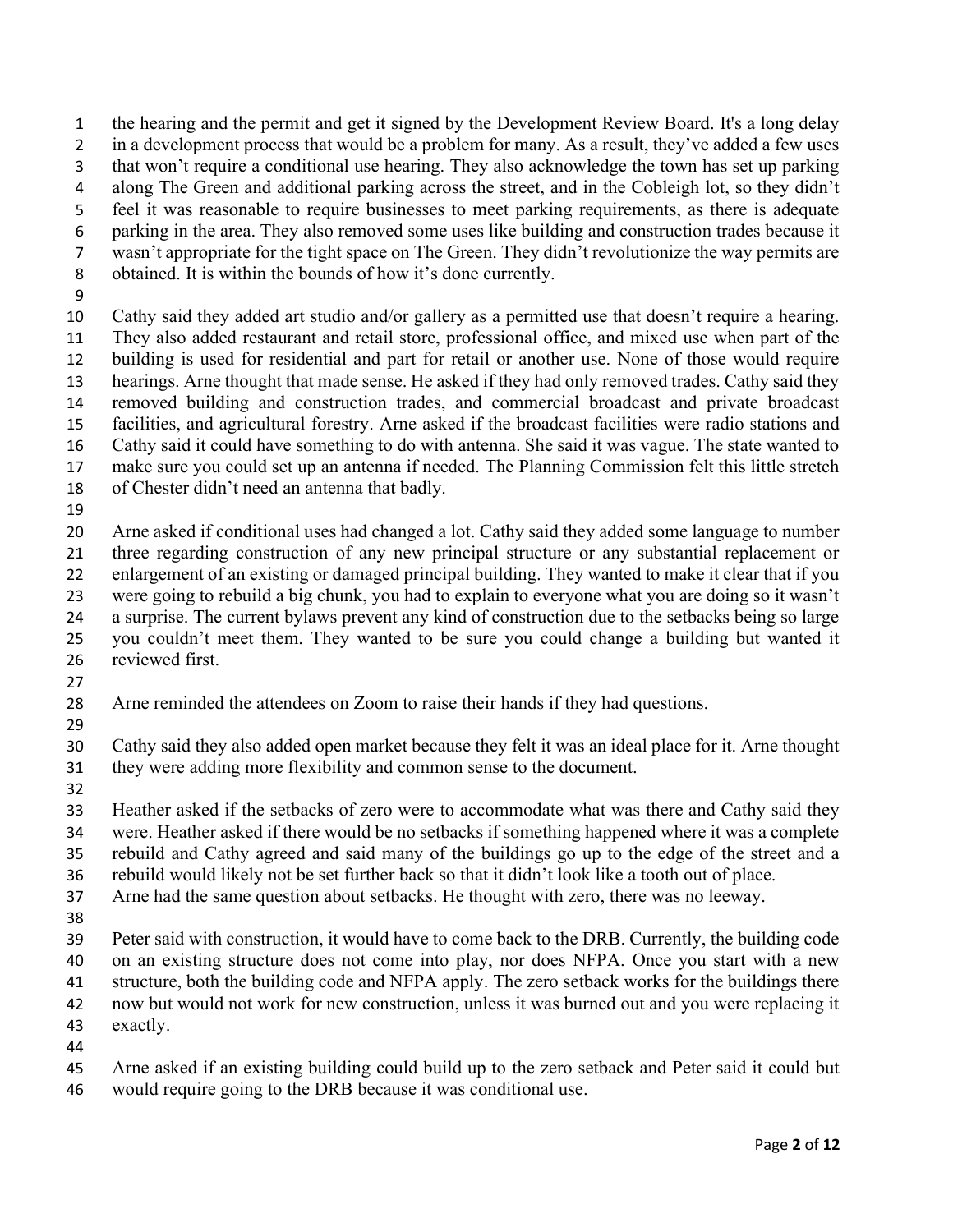Heather asked how many of the 16 parcels were zero now. Peter said from the church to Cobleigh Street were zero. Heather asked if most of them were. Peter said from Meditrina to the other end they were all zero. Cathy said the little building to the right of Inn Victoria the dripline was at the end of Diak's driveway.

Arne said if there was a mechanism in place it seemed like it was covered.

- Mr. Goodfellow asked if marijuana retail outlet was included in the definition of retail. Cathy said they don't have a specific definition and the state won't allow them to define it. Part of The Green is more than 500 feet from the school so theoretically you could have it there, but there is a lot of concern about the traffic that would come in. They would need to show the DRB how much traffic would come through. The person most interested in opening a retail store agrees it does not belong on The Green. Mr. Goodfellow asked if all the other rules and regulations are still in force even with the passage of the proposal. Cathy wasn't sure she understood the question. Mr. Goodfellow said a retail marijuana outlet is a retail store so he was asking the simple question if the proposal would impact negatively or positively the building of a marijuana retail outlet in this zone. Cathy said it wouldn't. Retail is a permitted use so it wouldn't have to go through a conditional use hearing. It would need a permit and would need to meet the performance standards. Arne asked if the performance standards would encompass parking, lighting, and signs and Cathy agreed.
- 

Lee noticed in the amended bylaws there was a section on adult oriented businesses. He asked if a marijuana retail operation would fall under that, and Cathy didn't think so. Under 4.8, Conditional Uses down to 3b, on page 65, Part d, it said to maintain the scale, support the density, and preserve the New England architectural character there was a whole list of things that could be used during construction or reconstruction. They had noted for the Village Center and Village Green District 6 of the following could be incorporated into the design. Lee asked if that was to maintain the character of the Green and Cathy said it was. He asked if there was a priority for them or just to pick 6 of them. Cathy believed the gable roof was. Cathy noted 4 and 7 had a special status but couldn't remember what it was.

Peter said with the Dollar General, the DRB pretty much changed everything but the yellow sign in their plans to conform with Chester's character. The DRB has the power to decide what will fit in. Peter said the last sentence said two additional items, but it really gets to the DRB and how they look at the drawings. Lee had missed the last sentence indicating the two items in bold were mandatory. He asked if it was 4 in addition to the requirements in bold or 6 more. Cathy believed it was 6 more.

Scott MacDonald, as a DRB member who was just learning the ropes, asked when it talked about the zero setback, if there was a clear distinction between an existing building or new construction.

He didn't know where they couldn't allow the zero setback because they were building something

new. He didn't know if the bylaws needed that distinction or clarification or if there was already a mechanism in place.

Cathy said what was important as that the look of The Green be maintained. Currently, most of the buildings start at the edge of the street with a zero setback. Something farther back would look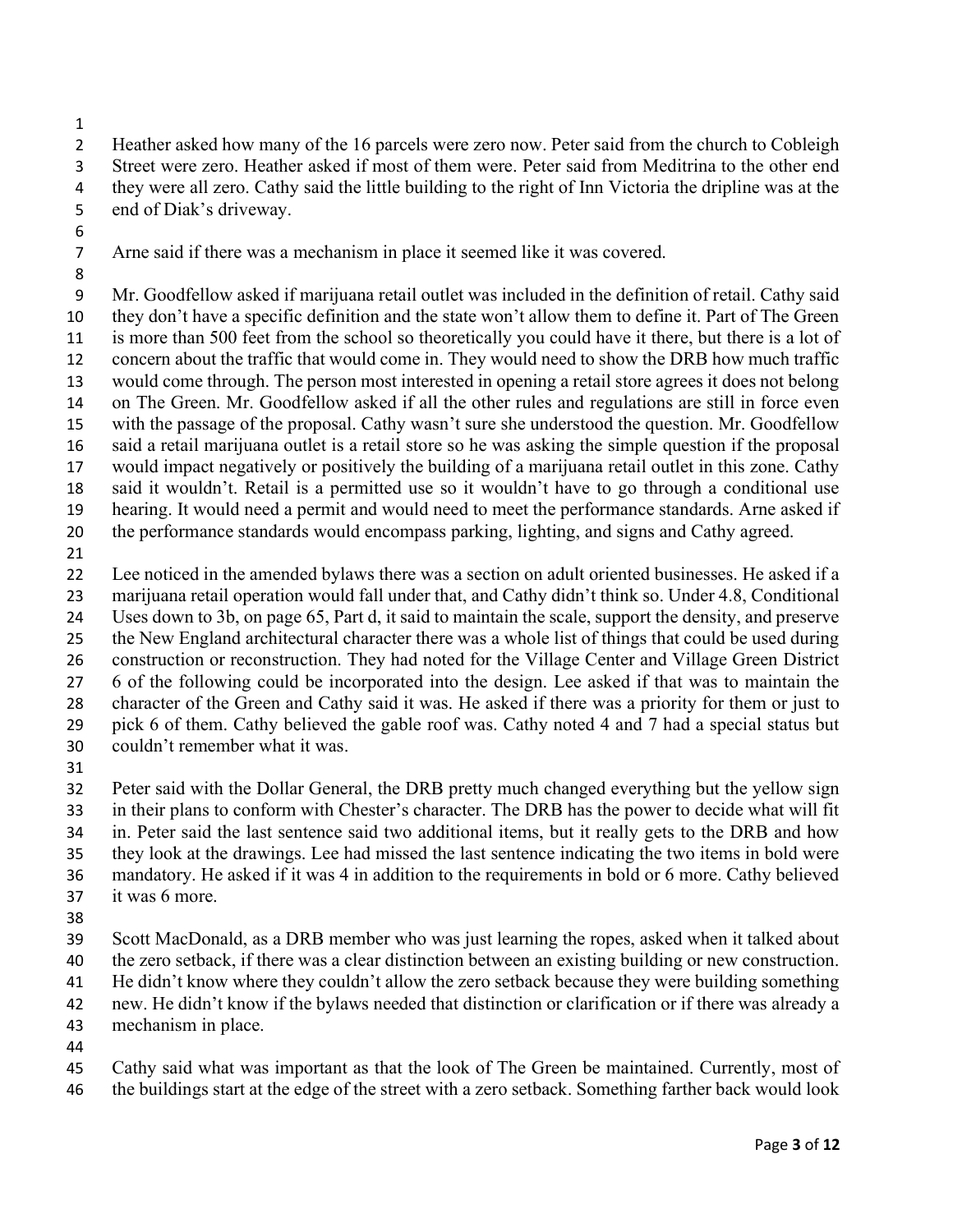odd. Zero isn't a requirement but was there to help things look okay and work given the limited geographical space. The teapot shop next to the Inn Victoria would be difficult to move closer to the Inn and has zero setback on the side by the Diak's. Scott asked if new construction could follow the exact footprint of what was there before, and Cathy said it could and would look strange if it did not.

Arne noted they had gone through the conditional uses and the dimensional standards. He asked if there was anything different with the supplemental standards. Cathy said they conducted a parking study and concluded there was plenty of space and it was foolish to start making people count spaces and customers and try to determine where those spaces would be. The other difference was they added a guard against franchises only on The Green. They didn't want formula businesses competing with local businesses there. They are also requiring new businesses to ensure they have space off The Green for tenants and staff to park in order to allow customers to park on The Green. Some parcels have space for parking and others don't. There is space on Cobleigh and some park on School Street. She thought there may be an agreement with the people on the corner of School

to park in the School Street parking.

Arne asked if a business came that required a lot of parking, they could utilize the town parking on Cobleigh and Cathy agreed.

Lee asked about the overnight parking ban in Chester. Julie said it was in winter for plowing. Peter thought there wasn't a parking problem now, but they may want to consider instituting municipal parking lot rules for the future. Lee asked for the results of the parking study. He thought it seemed like there wasn't enough parking. Peter said when the churches are open, there's less availability for parking. He had used full restaurant capacity as a basis for the study and there was overflow into Cobleigh or if there was a wedding at The Fullerton. Peter noted that striping would help with parking and spaces would not be lost. Painting the spots out would also eliminate driveways being blocked. The DRB said they saw that parking was adequate.

Cathy said the issue of tenants and staff parking in the spaces along The Green came up when they did the parking study, so they looked for ways to address that. That's when they decided a new business needed to be sure they had parking for tenants and staff. Peter added there were 5 apartments that had no parking for the lot they were on. He said there was a parking association behind Meditrina. He thought the businesses would need to work it out between themselves. Arne thought as businesses increase and parking becomes an issue it may give them more incentive to deal with the Cobleigh lot, access to it, and the parking spaces, defining it a little better, and making it an available resource for all those businesses. It would encourage a business that could attract a lot of people that they have a place that's ready to go and would help for the future of the village. Arne thought for the supplemental standards that it sounded like parking was the only big

difference. Cathy agreed but added that formula businesses were not permitted in the district. Arne

asked if the noise was something new. Cathy said in town, the quiet hours are 8 p.m. to 7 a.m.

They felt in this one district they could start the quiet hours at 10 p.m.

Steve Mancuso thanked the Planning Commission for all their hard work on the Village Green

District proposal and knew it was a well thought out, custom tailored, business friendly document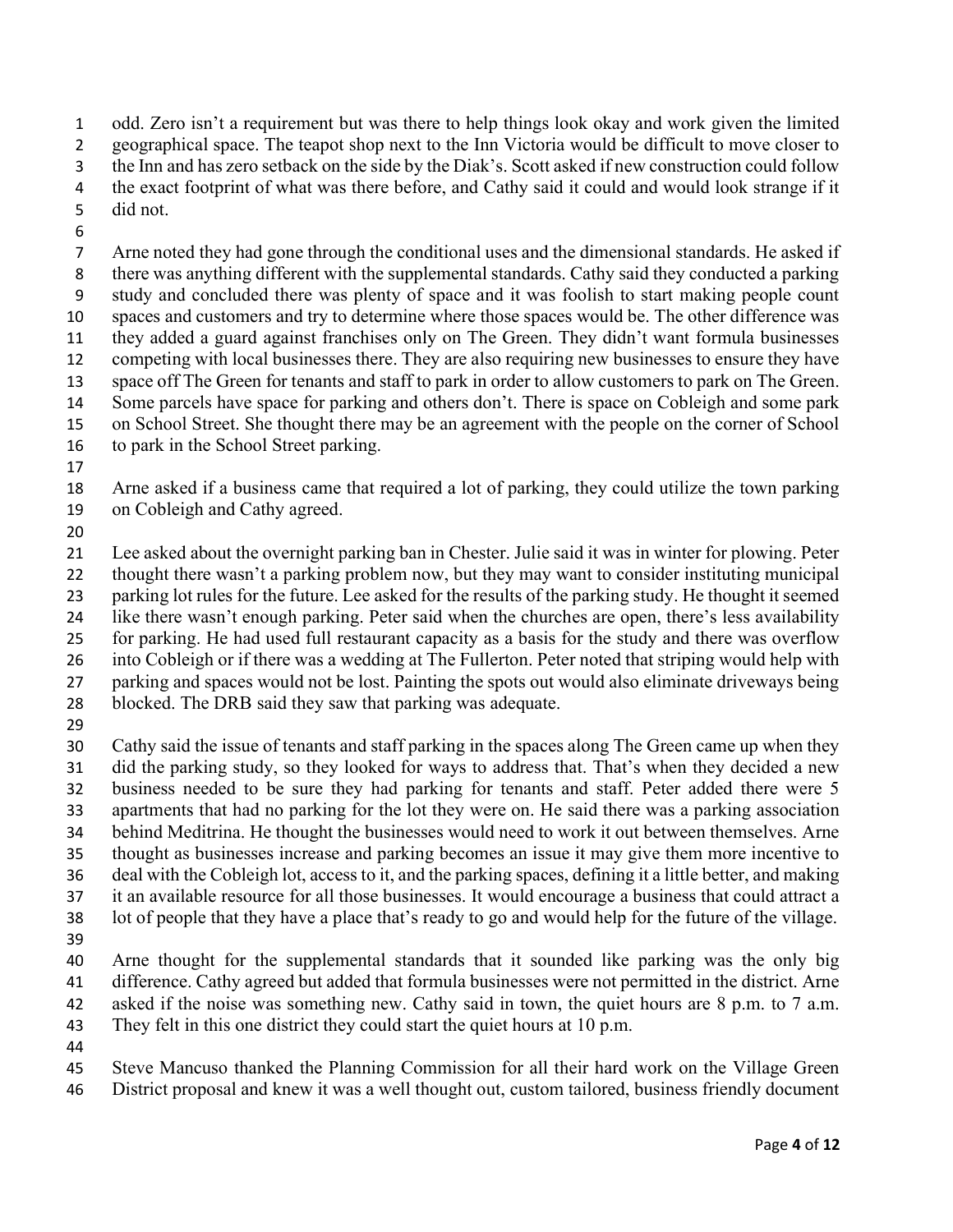that took a lot of time, a lot of effort, and legwork. He thought it would benefit the Chester community. Arne thought they all agreed.

Arne asked if anything had changed with definitions. Cathy said they added arts and entertainment facility and did not want to include adult-oriented businesses. They had to define adult-oriented businesses with discretion and taste, so they added a definition they felt was clear enough to understand but not offensive. They added art studio and/or gallery specifically to encourage artists to come. They will be substituting the word household for family across the document. The also included a formula business definition. They used the word dwelling for any building that people live in. There were places she had added the Village Green District in with the list that included the Village Center District because it was a whole new district. The definition of the center of Chester had to have the Village Green added to it. Open market was also added after they deleted a similar term and went with open market.

Lee asked if adult-oriented business was focused on sexually oriented materials. He asked if the Commission considered any other types of adult-oriented businesses to be included. Cathy said

they had done so and couldn't find a way to include them as there wasn't enough precedence.

Hugh added that they had spent time considering it. The traditional definition of adult-oriented

business was targeted at strip clubs and the sex industry. If they expanded it to include adult use businesses like alcohol, tobacco, and firearms, it just made it too confusing jamming too much into

22 the definition, so they left it narrow because they don't want that type of business on The Green.

Later if they decide what Chester wants to do with adult use or age restricted businesses, they will

24 tackle it at a future time.

Lee mentioned Woodstock or Ludlow had a drug and drug paraphernalia ordinance and he wondered if that would mean no drugstores. He applauded them for doing it and wondered what the thought process was. Arne said the state was very specific that they can't single out cannabis from other retail. He thought they should err on the side of caution.

Cathy said the DRB could not reject a conditional use application based on what they were selling. They had thought a lot about it and were stymied they couldn't say no for that reason only. Arne said all the other things could come into play, but that one specific item could not on an approval

or disapproval. Heather was glad they didn't say Starbucks but rather formula business. It is a small area that needs special attention and she thought they did a good job defining the area and the zero setbacks made sense to her.

Arne agreed that it was a good, practical, commonsense document. He thought it went a long way in protecting the character of town. He said preserving the character of the village and promoting growth was a difficult thing to balance.

Arne announced that it was included on their agenda so that they could adopt it without any changes. Unless the Selectboard had something they wanted to change or were extremely concerned about, but he wasn't hearing that. Heather thought if there were complaints, they should have another one, but she wasn't hearing that. Lee mentioned there were at least 30 people

Zooming into this meeting.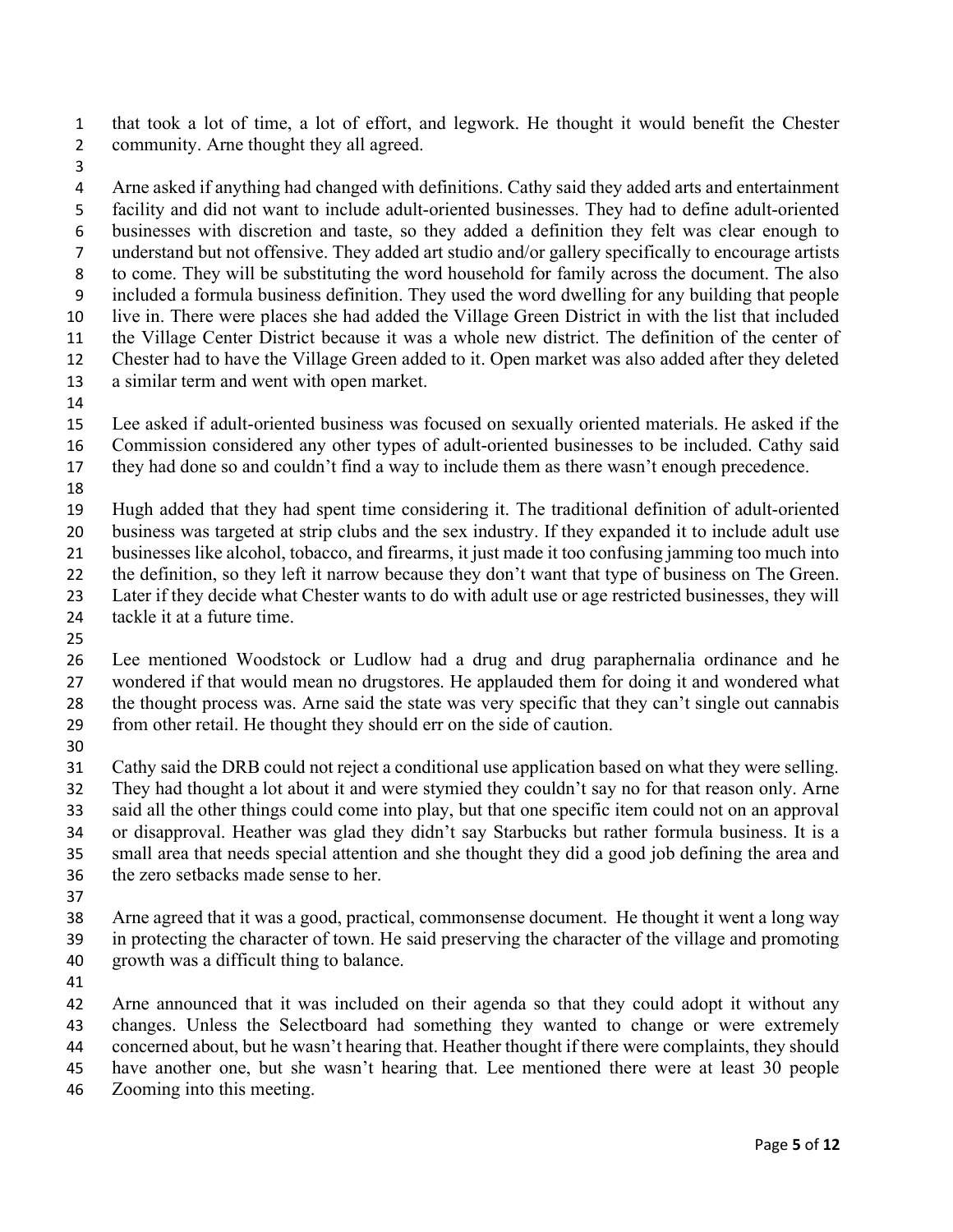Arne said there was still one more chance for people to speak up about it when they got to the agenda item.

Hearing no more comments, questions, or concerns, Arne thought they could close the public hearing. He thanked the Planning Commission for their hard work and said they did a great job. Leigh thanked them and said their presentation was good.

Heather moved to adjourn the hearing and Lee seconded the motion. The hearing adjourned at 7:19 p.m.

## Call to Order

Arne Jonynas called the special meeting to order at 7:20 p.m. He said the only reason they called it a special meeting was because it wasn't starting at the regular time.

## Agenda Item 1, Approve minutes from the May 4, 2022, Meeting

17 Lee moved and Heather seconded to approve the May  $4<sup>th</sup>$  draft minutes. Arne asked if there were any changes and there were none. A vote was taken, and the motion passed unanimously, and the minutes were approved.

## Agenda Item 2, Citizens Comments/Answers from Previous Meeting

Linda Diak hoped the board would address the library situation. Arne said they planned to speak briefly about it during new business to inform people what has happened and what action they would be taking. It wouldn't be open for discussion because they didn't have it on the agenda as they didn't know it was happening until recently. Linda knew that some folks, herself included, sent letters of interest to the trustees and asked if they had been forwarded to the board. Julie Hance said she had received them at 4:00 that afternoon and would be updating the board during new business. Linda thanked her.

# Agenda Item 3, Old Business

Report given by the Town Manager:

Solar Field

Julie was having a difficult time locating an appraisal firm. She said either the farm was too small, they didn't have time, or they wouldn't be available until next year. She had reached out to another

woman whose name she was given and had not yet heard back. She was amazed she was having a

difficult time finding someone to do the appraisal. She said Green Lantern was having a hard time,

too. Most of what she was running into was the farm was too small. The firms Green Lantern is

giving her are out of Boston and New York City and are national firms. Arne wondered about

insurance. He thought when a company insures a farm, they must put a value. Julie said she would

- ask if that was an accepted number.
- Crash Data
- She finally received the data and had put it out to the members for their information.
- Popple Dungeon
- The bridge replacement work would take place this summer. The section of Popple Dungeon past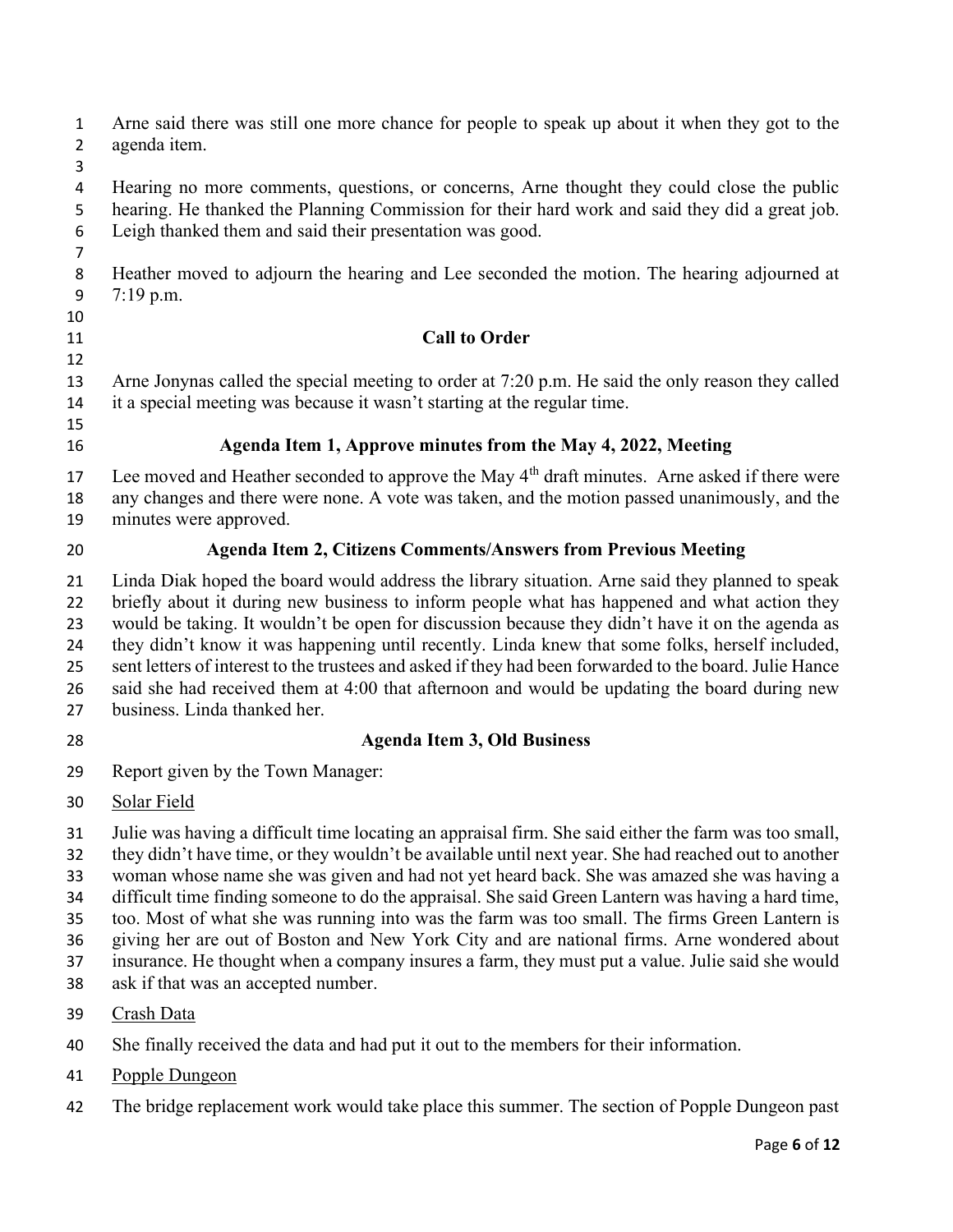- $\frac{1}{2}$  Zezza Road would be closed beginning June 13<sup>th</sup> and worst-case scenario, would reopen August
- 2  $21<sup>st</sup>$ . They are hoping it will be done sooner.

### ARPA Meeting

Comments continue to come in of ideas. Julie is giving it more time and will merge the ideas with the town's list and hoped to have the results at the next meeting.

#### Public Safety Forum

The forum was not well attended but those there had great comments and great conversation. It was the first of several and they hoped to hold another one in September.

#### Community Breakfast

This coming Sunday from 7:30 to 10:00 is the first breakfast. It is a fundraiser for public safety

- and will be \$10 for adults and \$5 for kids, and under 2, free. Lee suggested having cards available at the breakfast soliciting suggestions for public safety services.
- Regarding the solar farm, Mr. Goodfellow thought that Lee Gustafson does them for a living. Lee thanked Jim but said it was a little bit of a conflict of interest. Julie said he was at the bottom of
- her list, but it may be what they must do. Lee also offered Tim Roper as someone in the industry
- and between the two of them, they could come up with something.
- Arne asked if the Cannabis Control Commission had met yet. Julie said they had not but would be meeting next week. She said several members had attended the training.

#### Agenda Item 4, Home Occupation Permit Fee Waiver; Planning Commission present

Hugh Quinn spoke regarding home occupation. The Planning Commission had spoken about it a month ago. It is a guaranteed right given by the state to use a minor portion of their dwelling for a home occupation. Chester has incorporated that definition into their bylaws and expanded it to include a minor portion of an accessory building. They also have requirements related to making sure the home occupation is customary for that residential area and that it doesn't violate any performance standards such as smoke or electrical interference, or anything that would disrupt a neighborhood. They have all the instruments in place to understand the home occupation and support it but there has been a little bit of an inconsistency in permitting home occupations. As it stands, very few home occupations in Chester have permits even though it's a requirement. They want to be able to understand what the home occupations look like in Chester and there's potential that they haven't had the benefit of communicating with Preston in order to understand the guidelines for a home occupation if they haven't obtained a permit. There's an education and awareness component missing in many home occupations. The Planning Commission thought one way to address it was to offer a two-year waiver of the permitting fee and only require the \$15 recording fee. They are trying to create an environment where they can catch up with the home occupation permits that haven't happened in Chester in the past and help folks feel comfortable to obtain the permit without having to incur the fee. That was a summary of the letter they sent to the Selectboard for their consideration. Arne said it was required but there were no repercussions. Hugh thought what could constitute a repercussion was if someone started a home occupation but wasn't following the guidelines outlined in the bylaws, a neighbor could complain, and it would be an after-the-fact enforcement factor. He said if someone was operating a home occupation and nobody in the neighborhood was complaining, nobody would know. Arne noted the goal wasn't to punish people but to gather information for town data. Hugh agreed. Hugh said at one time there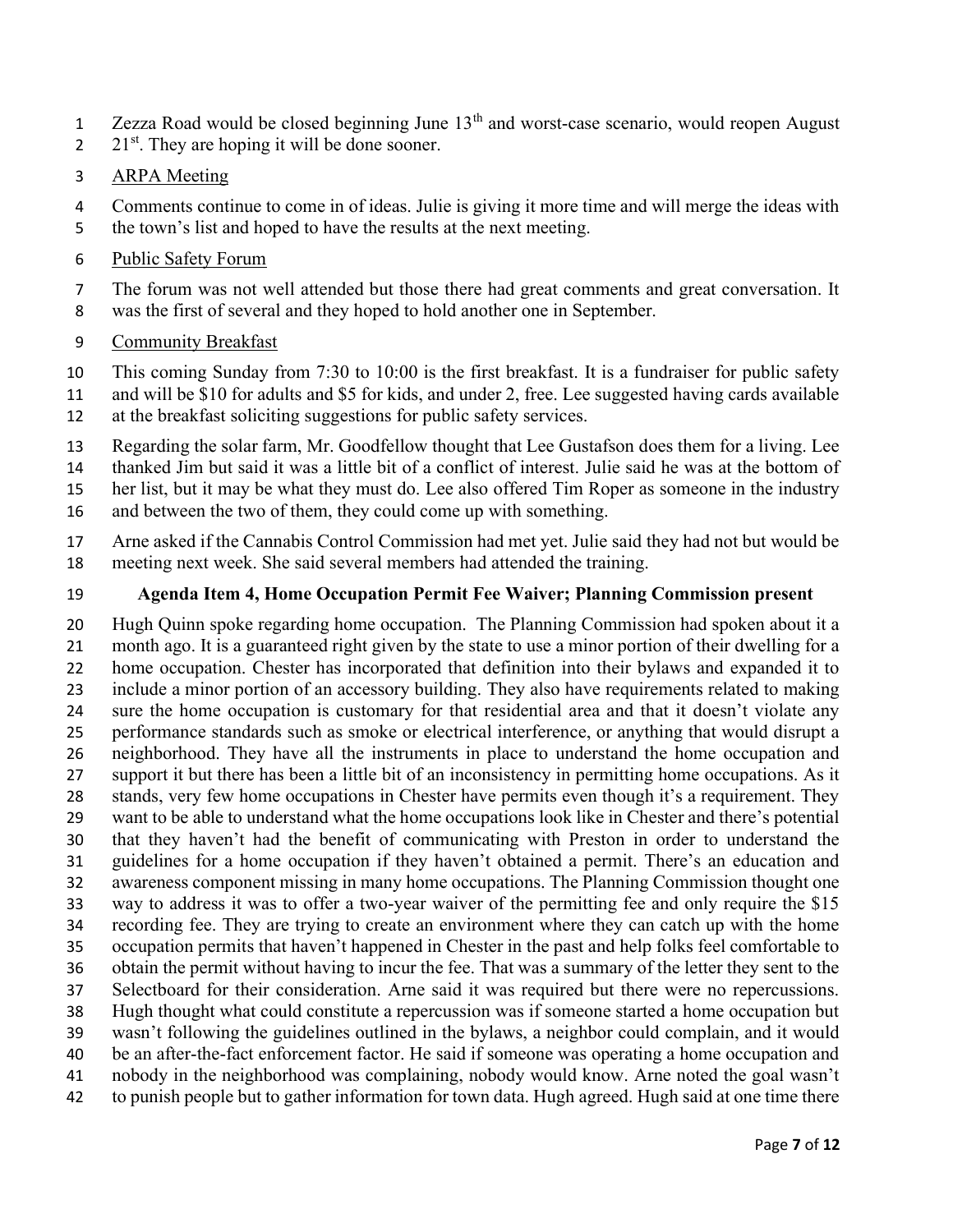- was confusion about whether a permit was needed. He said some of the discussions the Planning
- Commission had at meetings involved folks wanting a permit to legitimize running a business out
- of their home. He said some folks would view it as Big Brother and not want to participate and
- other people would want to legitimize having a business out of their home and would want a
- permit.
- 6 Arne asked if they wanted the Selectboard to waive the fee for two years and only charge the \$15 recording fee and Hugh agreed.
- Scott MacDonald said he had applied after the fact so he could have a permit. He thought a point they could make to people was when they have a permit and try to sell their home, they can tell the perspective buyer the town made it easy to get the permit and it makes it easier for people to sell their homes when they have an accessory building on their property. He thought several people would question why a permit is needed if the State of Vermont says they have the right to do it. From that perspective, he thought it suited their town better to call it registration and not have a
- recording fee.
- Heather thought one of the problems was defining the terms home business and home occupation.
- She has had a home business or occupation and wasn't sure which. She wondered if, from a
- consumer point of view, they could do an educational pitch. She said there had been years of
- inconsistency with the definition or what was said. She was agreeable to not having fees and
- wondered why they were only do home occupations. She offered to recuse herself if they wanted
- her to, given she has personally been a part of this. Arne thought they would lose a good part of
- the board and their quorum if they did that.
- Hugh thought there would be outreach and education. Preston has a wealth of knowledge and could
- provide guidance regarding a home occupation. He thought they needed to put the word out that
- they wanted people to come in and get their permit and use the opportunity for education.
- Heather thought they should improve upon the definitions so when they look at the whole document it's clearer.
- Lee asked if they could give examples of anyone self-employed who would not be subject to home
- occupation or home business. He asked if there were any instances where they wouldn't be subject
- to the permit requirement.
- Hugh used himself as an example. He is a remote worker who works out of his house but for a
- corporation and does not need a home occupation permit. Lee was thinking of a landscaper,
- someone who mows lawns, and wondered if they would be a home occupation. Preston said if
- your business was registered out of your home, you would be a home occupation and if you had a
- business sign or were advertising and your contact was your home. Preston said he doesn't like to
- burden people with regulations. He thought if someone was doing something that was gainful
- employment and wasn't bothering someone, it wasn't the biggest problem.
- Arne said if the business requires insurance, that can be an incentive to be permitted. He liked that
- it wasn't punitive, and they were trying to help people and collect data and people wouldn't be
- afraid of coming in to seek help. He thought it was a good approach and first step.
- Linda Diak said when they came to Chester in 2015, she had to give a lot of information including
- what equipment they owned and what countries they sold to and where they marketed to, etc. She
- only paid \$35 to the town. She doesn't have anything that says her business is permitted and she
- asked where she goes to get that. Julie said she would go to Preston.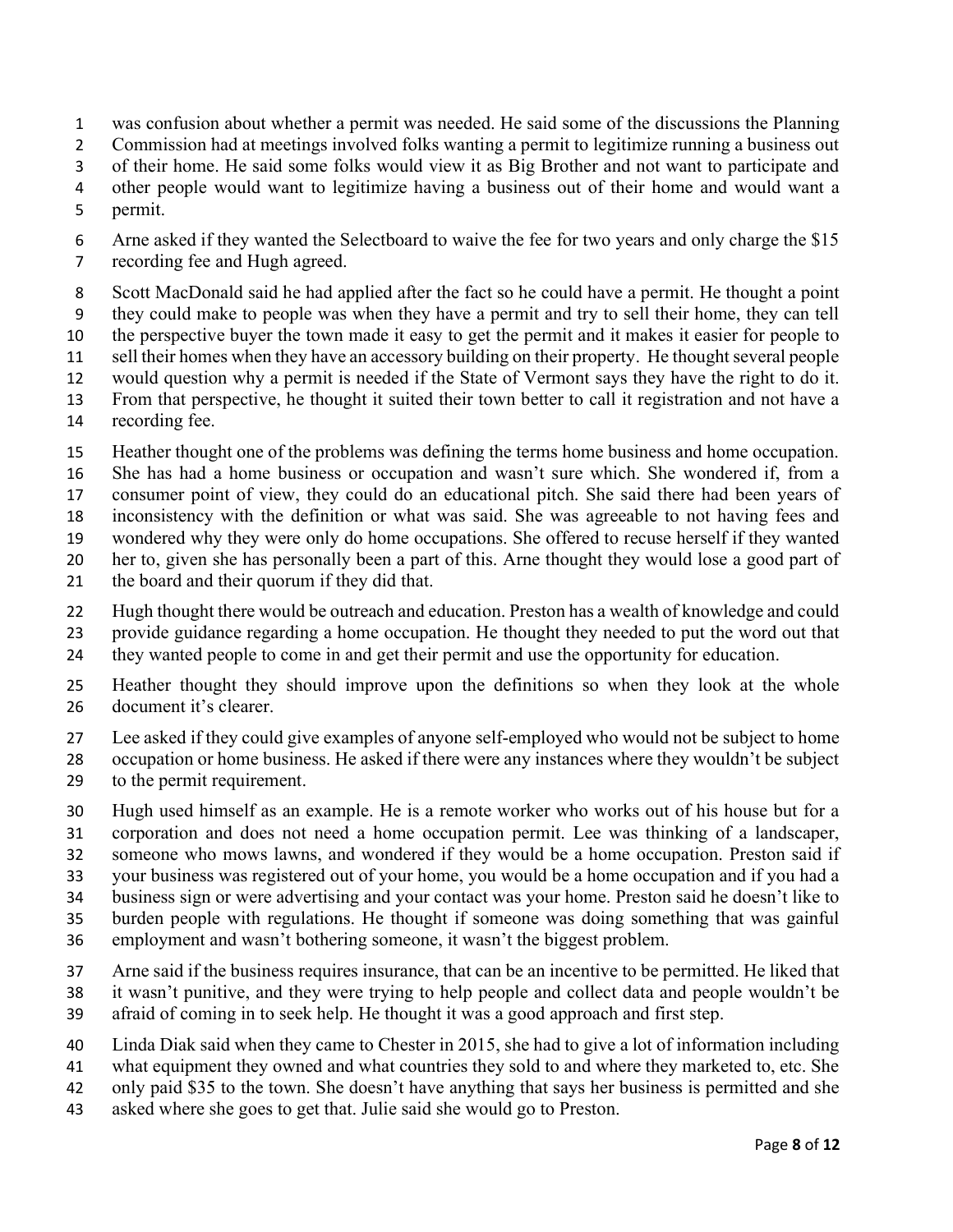2 Commission had thought outside the box on it. Julie said the \$15 was the recordation fee to record a document in Chester. Ben moved to waive the \$50 fee for 2 years and the applicants only charged 4 the recording fee of \$15. Heather seconded the motion. Lee asked why permits were recorded. Julie said law dictates it. Lee questioned why they needed it. Julie said a zoning permit must be recorded in the land records by state law. Anything that requires a zoning permit gets recorded in the land records. Lee wasn't convinced they needed to require a permit for running a home occupation. Julie said having the permit on record for a business could be a pro for your house. Arne asked if it was a state or town requirement and was told it was a town requirement. Preston said there was an opinion from the State, and it was published in a brochure on the Vermont Planning Information Center. He said the bylaws currently say you need a permit, but they could

Ben thought it sounded like a friendly opportunity for transparency and was great. He thought the

- be changed.
- Scott MacDonald suggested if they wanted people to step up that they waive the application fee

permanently, especially since the State says you can have your own home occupation, by

promoting to have a permit for resale and insurance claims and things like that. If the state says

you can have a home occupation, but towns have the right to require a permit, he thought it would

be wonderful of the town to waive the fee for the permit and only charge the recording fee.

It was clarified that it was a one-time only fee of \$35 plus a recording fee of \$15 and not an annual charge.

A vote was taken, and the motion passed unanimously.

Arne thanked the Commission for their work.

# Agenda Item 5, Adopt Amendment to Unified Development Bylaws

Lee moved to adopt the Amendment to the Unified Development Bylaws as presented earlier in the evening, and Leigh seconded. Arne asked for any discussion and there was none. A vote was taken, and the motion passed unanimously.

- Lee and Arne thanked the Planning Commission for all their work.
- 

# Agenda Item 6, Police Department Assessment; Update

Julie said Jim Baker was hard at work and had met with all police officers and was currently meeting with department heads and other police, fire and ambulance agencies that surround them.

Julie had provided a copy of the scope of what he would be doing. He will be meeting with a few

focus groups representing different areas of town, including inside the village, outside the village,

business owners, and maybe some of the special interest groups like the Family Center and

Community Cares. The point of the meetings was to learn how they view the police department

and what they want to see. Jim is also developing a town wide survey to be completed by property

owners and residents to gather feedback about how the police department is viewed by the

- community and what they would like to see. He expects to be done in 6 weeks.
- Arne asked how the union negotiations were going and Julie said they were in negotiations and working through the agreement.
- Shawn Cunningham asked if all the information gathered in the public assessment would be available or only what was included in the final assessment released to the public. Julie thought
- only the report because he wanted people to speak to him in confidence and be willing to speak
- freely. Shawn said it wouldn't be necessary to see individually identifiable information but would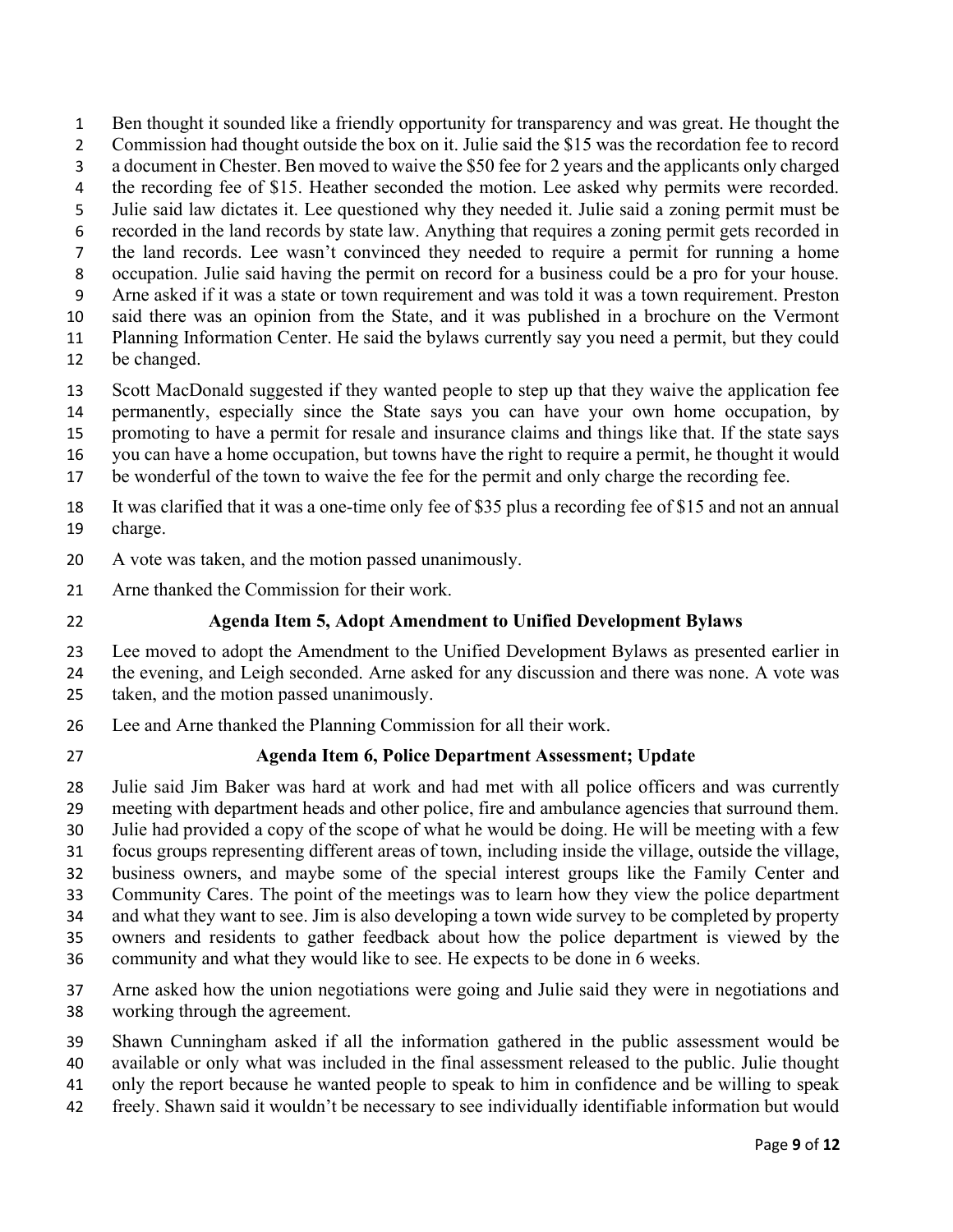- be interesting to see all the information as opposed to what comes out in a report. Julie said she would verify that and wasn't comfortable answering the question until she did that.
- Kyle Laurita from The Vermont Journal Shopper asked what the projected date was when Jim Baker would be making a presentation to the board. Julie said he was still gathering information 5 and thought possibly the June  $15<sup>th</sup>$  meeting.
- Ginger Roper asked how someone could be part of a focus group. Julie said to email her that she was interested in being on a focus group. She said there was no selection process and anyone that
- came forward would be on a focus group. Julie said the goal was to hear from everyone.
- 

#### Agenda Item 7, Grant Application Seeking Additional Funds for Depot Street; approve 10 LOS

Julie said it was a federally funded project with red tape. They are looking to bid over the winter with construction in 2023. Because prices have increased, there is a shortfall in the contract of somewhere between 300 to 400 thousand dollars. Bike/Ped Grant funded the project initially and has come around with more funding and are allowing a specific application for additional funding of an already approved project. She needed the board to sign a letter authorizing her to apply and said there would be a slight increase in match as they would need 20% of the additional funds which they could budget in the capital plan next year. They already have \$200,000 budgeted and this would be another \$60 to \$80 thousand. Heather moved for Julie to proceed to apply for additional funds for the Depot Street project and Lee seconded. A vote was taken, and the motion passed unanimously.

## Agenda Item 8, Grant Application for Northern Border Regional Commission Grant; approve LOS

Julie said they were selected to apply for funding through the Northern Border Regional Commission. Vermont is now being permitted to apply. The project would be a combination project between the Town of Chester and Drew's. It would help Drew's get the funding they need to install their cooling tunnel. Right now, they use about 30,000 gallons a day of potable water which not only comes from the town's supply but also must be processed through the sewer plant. The cooling tunnel uses their own pretreated discharge to cool their jars. It would benefit both Drew's and Chester. The town would install a pH monitoring system at the plant so when Drew's has a discharge, it will be monitored and add chemicals as necessary. The two projects will cost around \$700,000. Drew's will pay the match for their portion. The town would pay the match of \$300,000 for its portion. It would come out of water and sewer reserve. There is grant money available for pretreatment and Julie is trying to secure funding to get Chester's match covered so it's possible there would be no direct cost to Chester but that isn't guaranteed.

Ben asked if Drew's was able to help with the match and Julie didn't believe they were. Heather

asked if the pH monitor was only for Drew's and Julie said it was for any discharge coming into

- Chester's plant. It would be an infrastructure enhancement that could attract other businesses. Julie said when the plant was upgraded 20 years ago, these were cut from the project at that time.
- Lee asked what the savings to the town would be and Julie was not sure.
- Julie said Chester's usage has increased since COVID since second homeowners have moved here
- and the secondary well isn't in place so freeing up 30,000 gallons of water would help.
- Arne asked if the decision would lock them into spending the money. Julie said the document was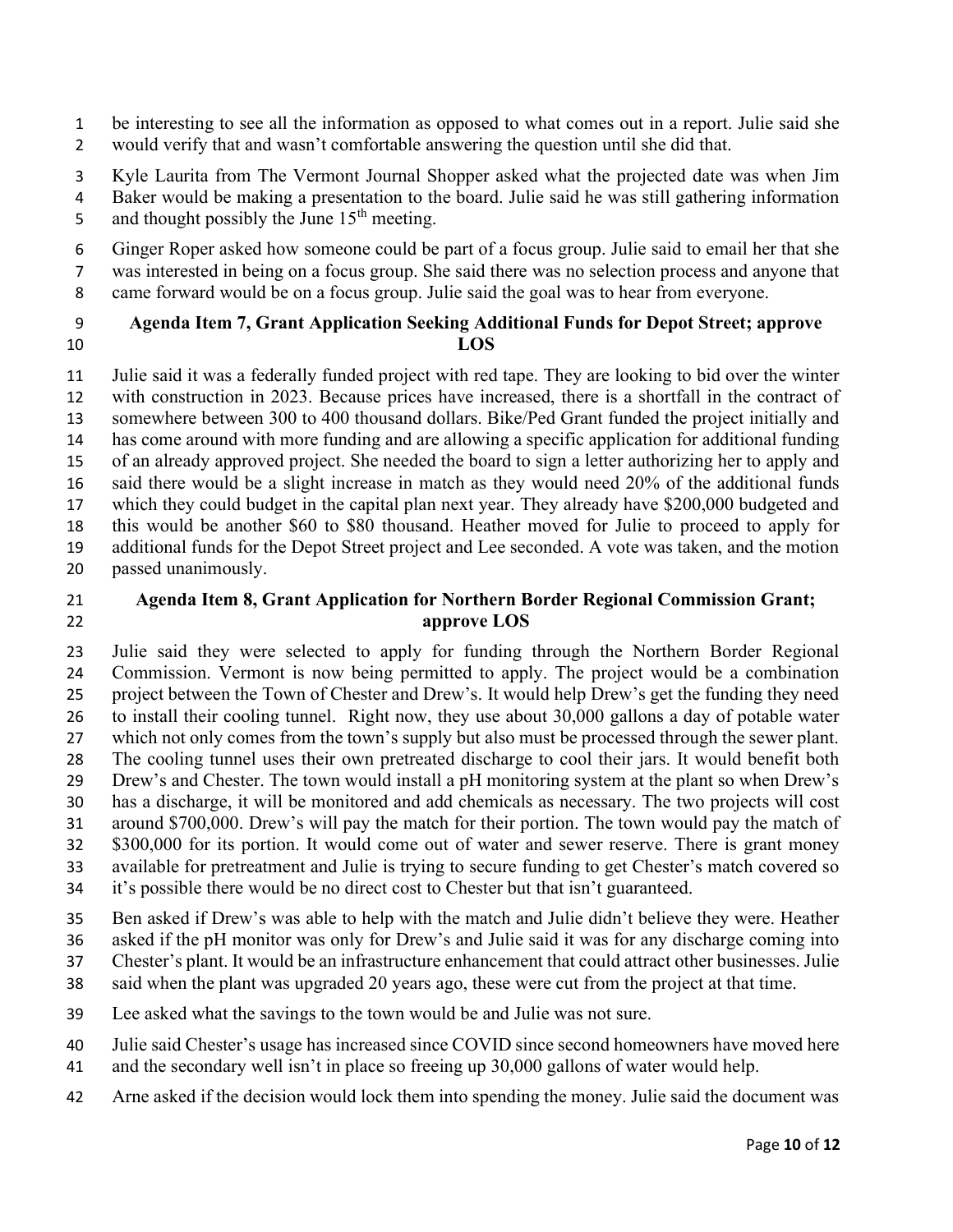- approving her to apply but also implying that they are providing the match and willing to do so. She said if they weren't sure they were willing to spend the money, not to do it.
- Ben asked how much was in the reserve. Julie said for water it was about \$900,000 and she couldn't remember the sewer, but it was healthy.
- Lee said they were reinvesting in the upgrade. Heather was supportive of it from a business
- perspective. Ben said it was also important to say not just for businesses but the community.
- Heather agreed.
- Phil Perlah thought Drew's was a very important business in town, as a major taxpayer and employer and every jar they ship out says Chester, Vermont on the back of it. He thought whatever
- could be done to support their business should be.
- Scott MacDonald went to the Chester Business Coalition meeting recently and said Jeff Holden spoke about how we are over our wastewater limits and are sitting on a ticking timebomb. If we want to be business friendly and look at growth and not consider anything we do for the
- management of our water. Scott said people coming here don't understand that town water and
- sewer is still a well. He suggested they talk with realtors and let people that move here know it's
- not really city water but a delicate system that's at the brink of being overtaxed. Anything they could do to support the ability of managing their water and wastewater is a priority.
- 
- Lee Herrington asked if a business was no longer purchasing 30,000 gallons was there a reduction in revenue but otherwise it sounded like a win. Julie said there would be a reduction. Water is
- billed at \$1 per thousand gallons and sewer is billed at \$4.10 per one thousand gallons. She thought
- there would be a savings in not having to treat the water that comes through. Arne added that it
- would offer them added capacity and Julie agreed.
- Arne asked for a motion to authorize the official resolution dated June 1, 2022: for the State Economic Infrastructure & Development Program, NBRC and the Town of Chester is submitting its application under 2022 State Economic & Infrastructure Development Program. As required, the Chester Selectboard resolves as follows: Deborah Aldrich, Town Treasurer, is hereby 27 authorized to sign the NBRC SEID application on behalf of the Town of Chester; and Deborah Aldrich, Town Treasurer, is hereby authorized to sign all NBRC investment documents that bind the Town of Chester. Heather moved and Ben seconded. Arne asked for further discussion and there was none. A vote was taken, and it passed unanimously.
- 

# Agenda Item 9, Sign Cemetery Deeds

- The board members signed cemetery deeds.
- 

# Agenda Item 10, New Business/Next Agenda

Arne said through series of extremely unfortunate events, the library board is without a quorum and there is only one board member left out of seven. The board resigned because of controversy and issues over the past few weeks. The Library Director has also resigned as of the end of June. Arne said they were in unchartered waters and Julie had consulted with the town attorney who is looking at caselaw relative to how the library continues to operate without a board. They are a separate entity paid by their own board so payroll would also be affected. Arne couldn't help but think it could have been handled differently with a more positive outcome. Arne said it was sad they were in the current situation. He added that the library was the soul of the community.

Lee asked if the library board fell under the purview of the Selectboard. Julie said their attorney,